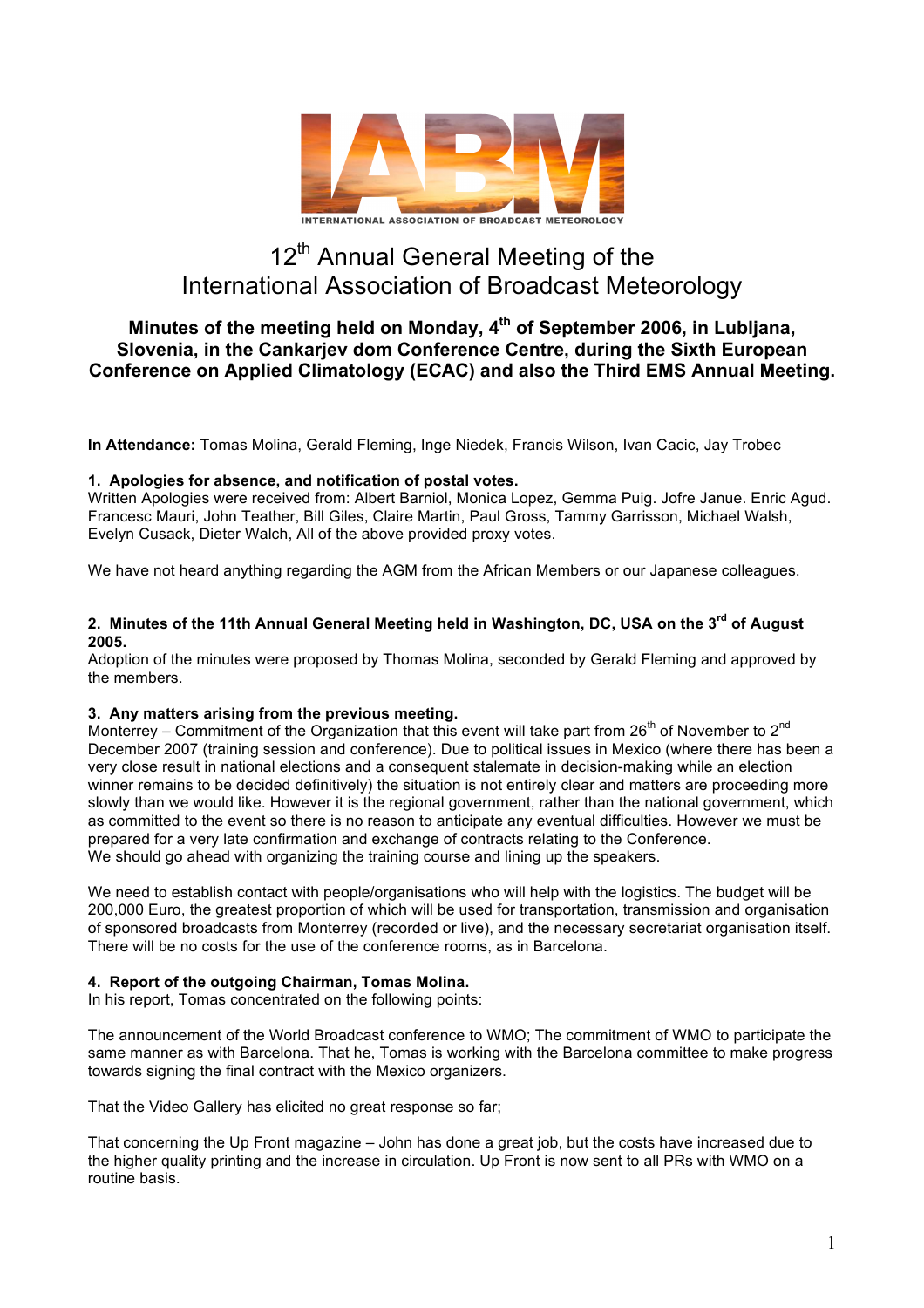#### **5. Report of the outgoing Honorary Secretary, John Teather.**

As John was unable to attend, it was reported in his absence that the Association still suffers from a chronic lack of funding which make the organisation difficult to administrate. It had been difficult in the last year for the committee to meet often enough – but there was nothing new in that. However, despite all these continuing problems it was still a vibrant and respected organisation.

#### **6. Report of the outgoing Treasurer, Gerald Fleming.**

| Carried Forward from 2004                                                                                                         |                    |       |        | €5,019           |
|-----------------------------------------------------------------------------------------------------------------------------------|--------------------|-------|--------|------------------|
| Income                                                                                                                            |                    |       |        |                  |
| Interest earned<br>EU / Science Foundation grant<br>Subscriptions                                                                 | 11<br>781<br>5,951 |       | 6,743  | €11,762          |
| Expenditure                                                                                                                       |                    |       |        |                  |
| Up Front - Printing and mailing                                                                                                   | 2,733              | 2,733 |        |                  |
| <b>Mailing and Stationary</b>                                                                                                     | 314                | 314   |        |                  |
| Website<br>Registration Fees / Maintenance                                                                                        | 484                | 484   |        |                  |
| Editorial (9 months)                                                                                                              | 3,350              | 3,350 |        |                  |
| <b>Meetings and Conferences</b><br>Geneva - Committee meeting<br><b>Committee Conference Call</b><br>Attendance at AMS Washington | 945<br>91<br>3,019 | 4,055 | 11,001 | €11,001          |
| Excess of expenditure over income                                                                                                 |                    |       | 4,258  |                  |
| In account, Jan 1 <sup>st</sup> 2006                                                                                              |                    |       |        | €761             |
| Made up as follows:                                                                                                               |                    |       |        |                  |
| Current Account (€49<br>Deposit Account (US\$388<br>UK Account (£266                                                              |                    |       |        | 49<br>315<br>397 |
|                                                                                                                                   |                    |       |        |                  |

*N.B. Compiled using the following exchange rates: €1.00 = US\$1.233 = £0.6716*

Notes to the accounts:

The accounts are shown in Euro with the appropriate conversion rates to US Dollars and Pounds Sterling. The IABM holds two bank accounts in the Republic of Ireland; one denominated in Euro and the other in US Dollars. It also has a further account in Pounds Sterling in the UK. This is to facilitate the collection of fees through the PayPal system.

The opening amount shown for the year has been adjusted to allow for the variation in exchange rates from 2004 to 2005. This amount is shown as €4,925 in the 2004 accounts, but carries forward as €5,019. We had been holding the equivalent of €3,290 in US Dollars, and we profited by about €96 from a weakening of the US Dollar vis-à-vis the Euro.

Subscription income increased by about €300 over the previous year.